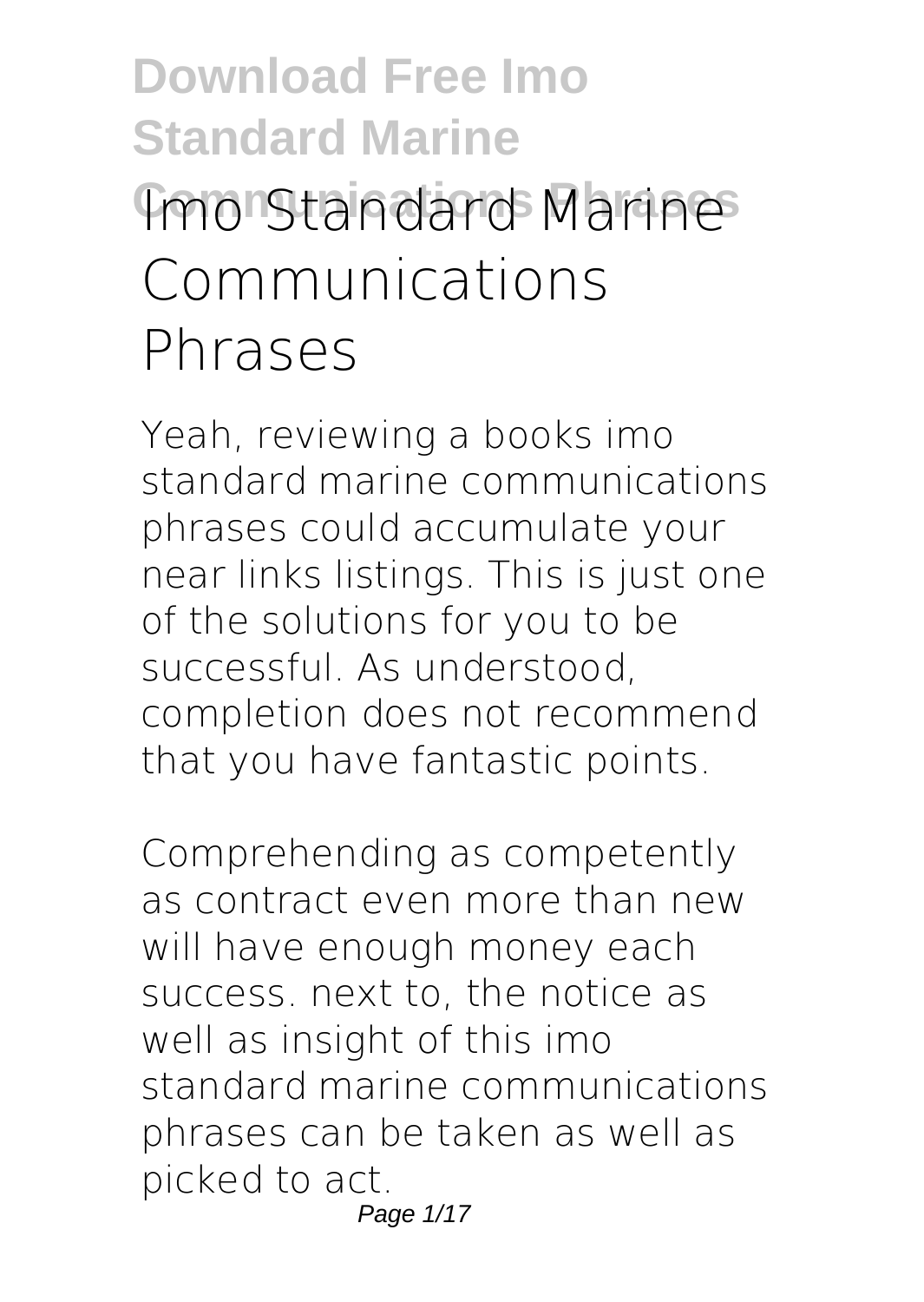**Download Free Imo Standard Marine Communications Phrases** VHF Communication According SMCP ( Standard Marine Communication Phrases ) IMO Standard Marine Communication Phrases Standard Marine Communication Phrases *SMCP (Standard Marine Communications And Phrase) COMMUNICATE BETWEN SHIP AND PILOT STATION* How to Conduct VHF Communication according to Standard Marine Communication Phrase (SMCP) VHF COMMUNICATION AS SMCP ( STANDARD MARINE COMMUNICATION PHRASE) [Example] Vessel Traffic Services and VHF communication (REPORT, GMDSS, etc...) *English for Mariners, level 1, unit 1A, exercises 1 to 4 Communication* Page 2/17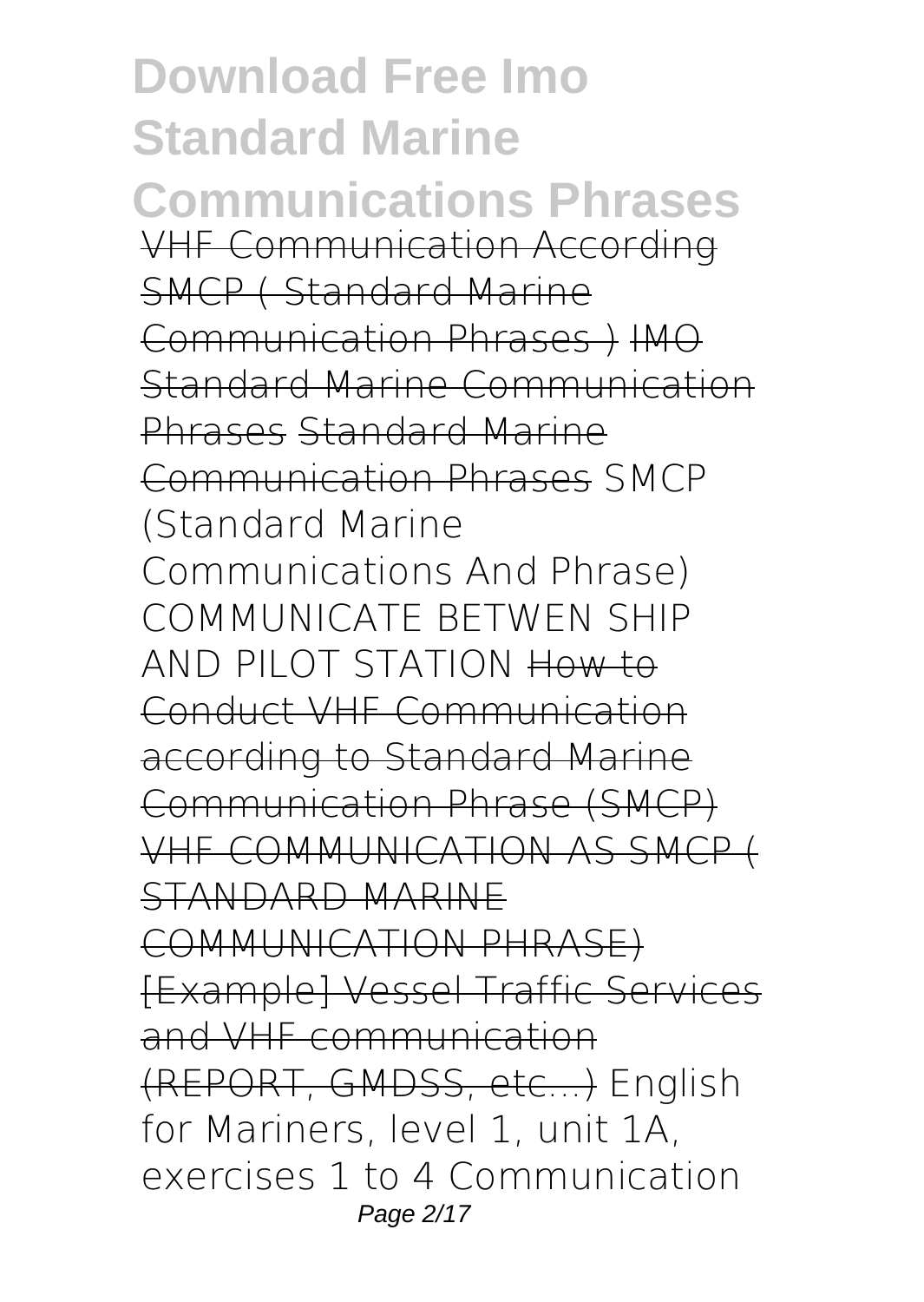**Communications Phrases** *(14) - Alert! Maritime Education \u0026 Training* STANDARD MARINE COMMUNICATION PHRASES *THE COMMAND CENTRE,WELCOME ABOARD | SHIP NAVIGATION BRIDGE TOUR* Navigation Gear and Electronics for a Cruising Sailboat PILOT ON BOARD AT SINGAPORE @ 06/05/2014Basic VHF and UHF Fundamentals MAYDAY, MAYDAY, MAYDAY/PAN-PAN/SECURITE How to Conduct VHF Communication || Calling Unknown Ship *What is the NATO Phonetic Alphabet? Alpha, Bravo, Charlie, Delta.... Introduction to using the VHF radio* Urgency alert (DSC) and Mayday relay message *Communications ship to port and port to ship (English VI U.M.C)* VHF Communication Based on Page 3/17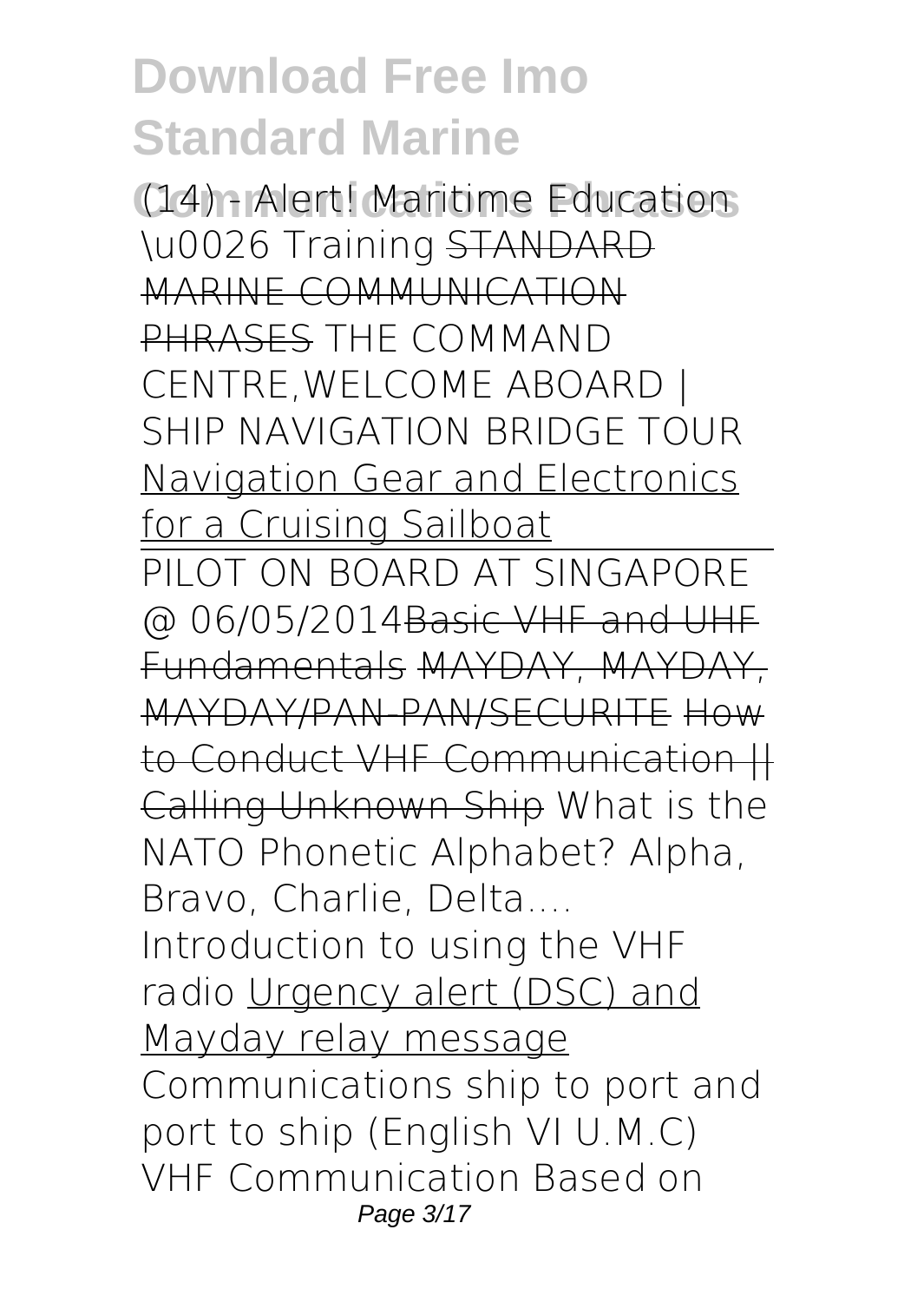**COMCP (Standard Marinehrases** Communication and Phrases) Standard Marine Communication Phrases Standard Marine Communication Phrases (SMCP) **LEARNING BASIC OF VHF COMMUNICATION ACCORDING TO SMCP (STANDARD MARINE COMMUNICATION AND PHRASE)** SMCP ( STANDARD MARINE COMMUNICATION PHRASE) *Standard Maritime Communication Phrase and vhf communication Let's speak English with VHF Communication / SMCP are Clearly* Standard Marine Communication Phrases (SMCP)*Imo Standard Marine Communications Phrases* IMO's Standard Marine Communication Phrases (SMCP) were adopted by the 22nd Page  $4/17$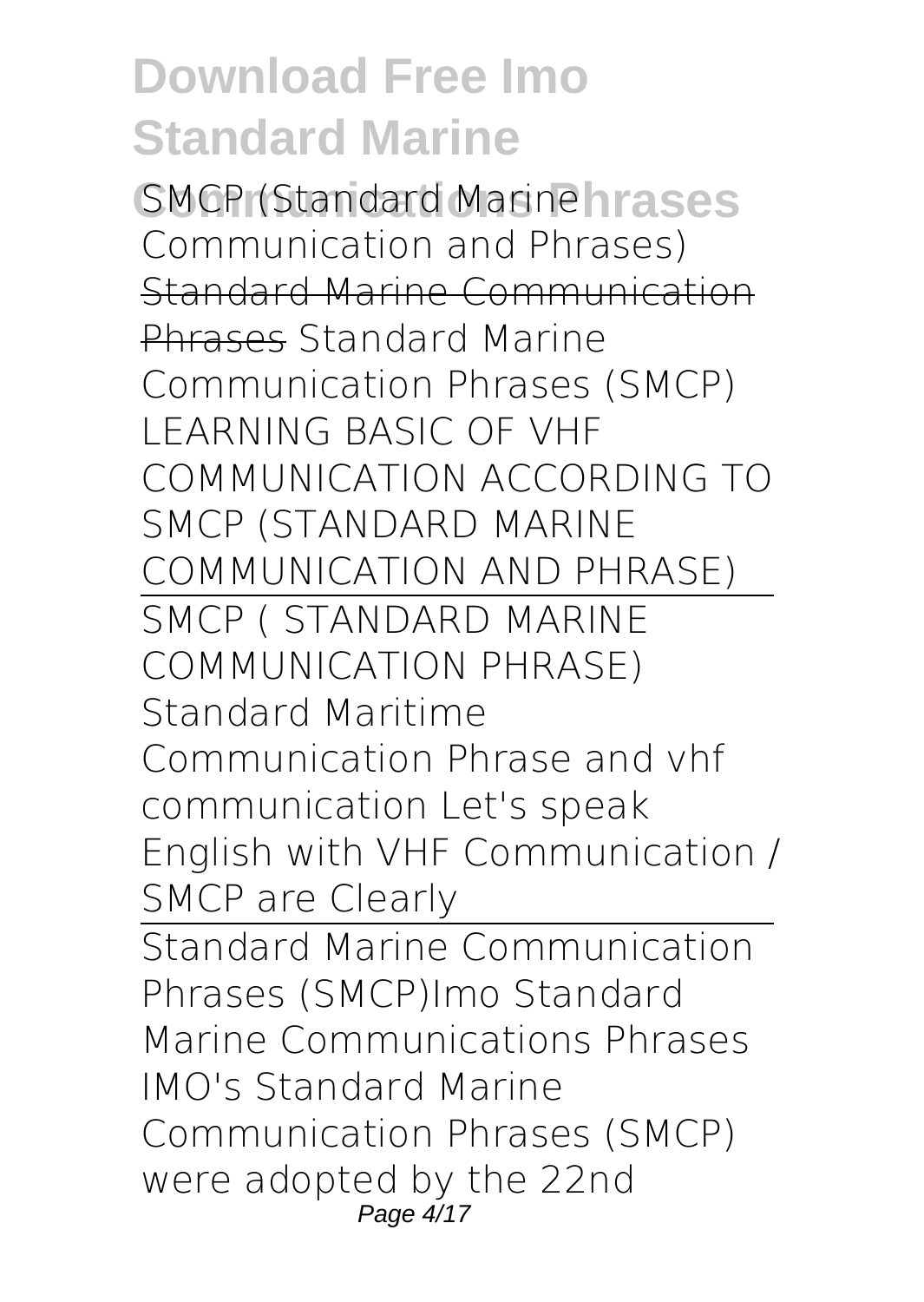Assembly in November 2001 as resolution A.918(22) IMO Standard Marine Communication Phrases. The resolution adopts the Standard Marine Communication Phrases (SMCP) and recommends a wide circulation to all prospective users and all maritime education authorities. The IMO SMCP replace the Standard Marine Navigational Vocabulary (SMNV) adopted by IMO in 1977 (and amended in 1985).

*IMO Standard Marine Communication Phrases* The Standard Marine Communication Phrases (SMCP) has been compiled: - to assist in the greater safety of navigation and of the conduct of the ship, - Page 5/17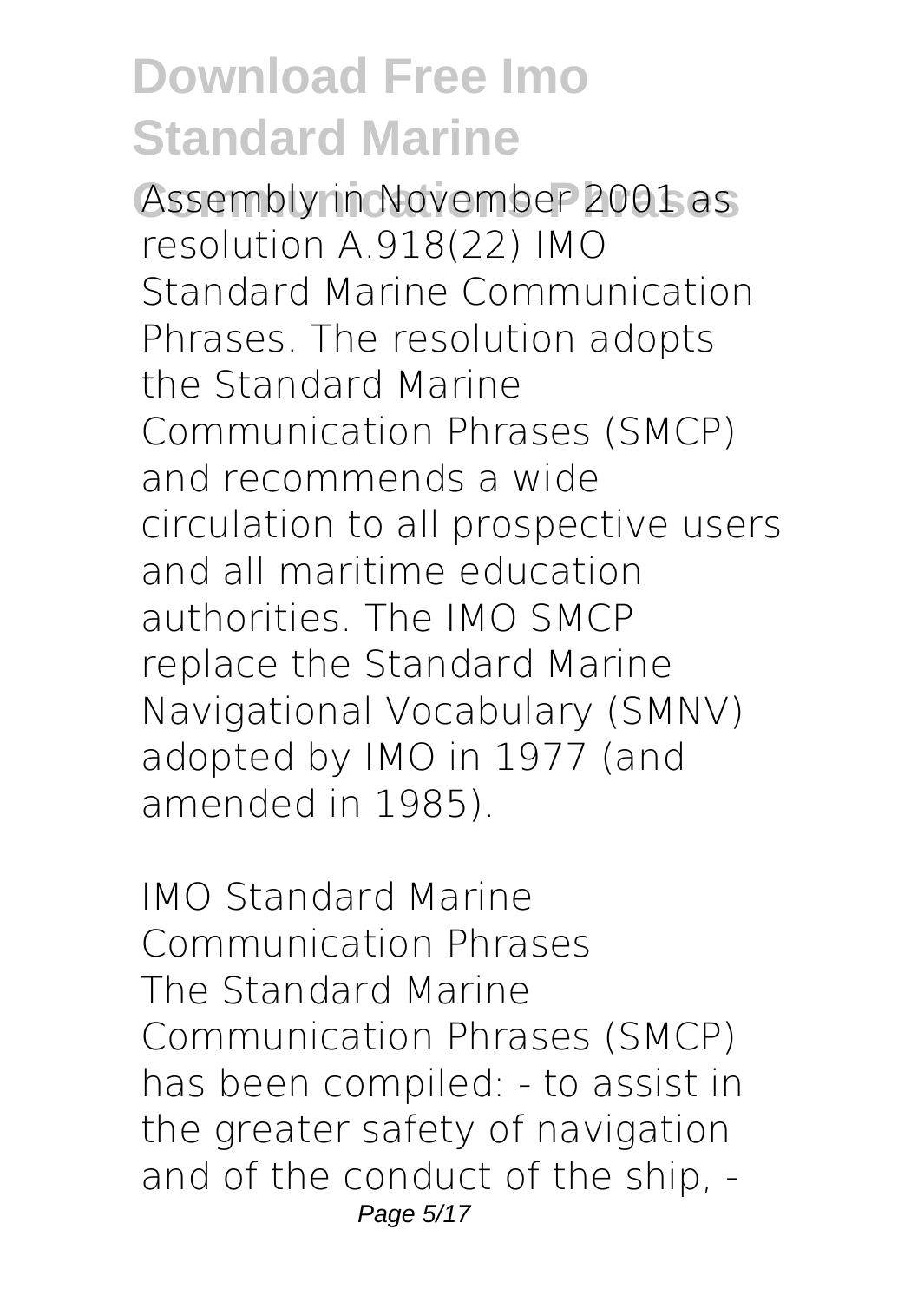to standardize the language used in communication for navigation at sea, in port-approaches, in waterways, harbours and on board vessels with multilingual crews, and

*IMO STANDARD MARINE COMMUNICATION PHRASES (SMCP)* The Standard Marine Communication Phrases (SMCP) is a set of key phrases in the English language (which is the internationally recognised language of the sea), supported by the international community for use at sea and developed by the International Maritime Organization (IMO).

*Standard Marine Communication* Page 6/17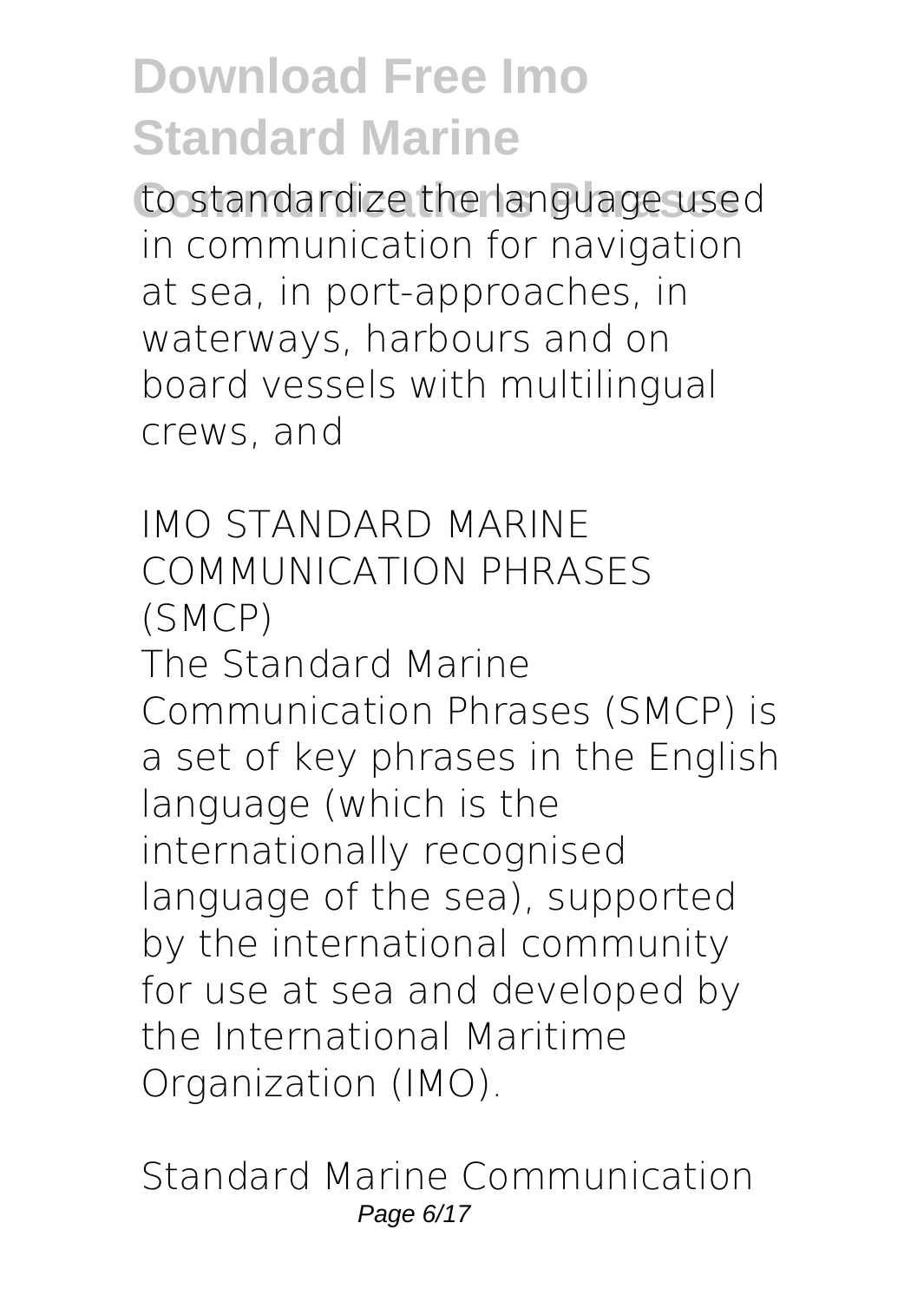**Communications Phrases** *Phrases - Wikipedia* (PDF) IMO STANDARD MARINE COMMUNICATION PHRASES (SMCP | Gerald Siazon - Academia.edu Academia.edu is a platform for academics to share research papers.

*(PDF) IMO STANDARD MARINE COMMUNICATION PHRASES (SMCP ...*

Download the IMO Standard Marine Communication Phrases AUDIO. IMO's Standard Marine Communication Phrases (SMCP) were adopted by the 22nd Assembly in November 2001 as resolution A.918(22) IMO Standard Marine Communication Phrases. The resolution adopts the Standard Marine Communication Phrases (SMCP) Page 7/17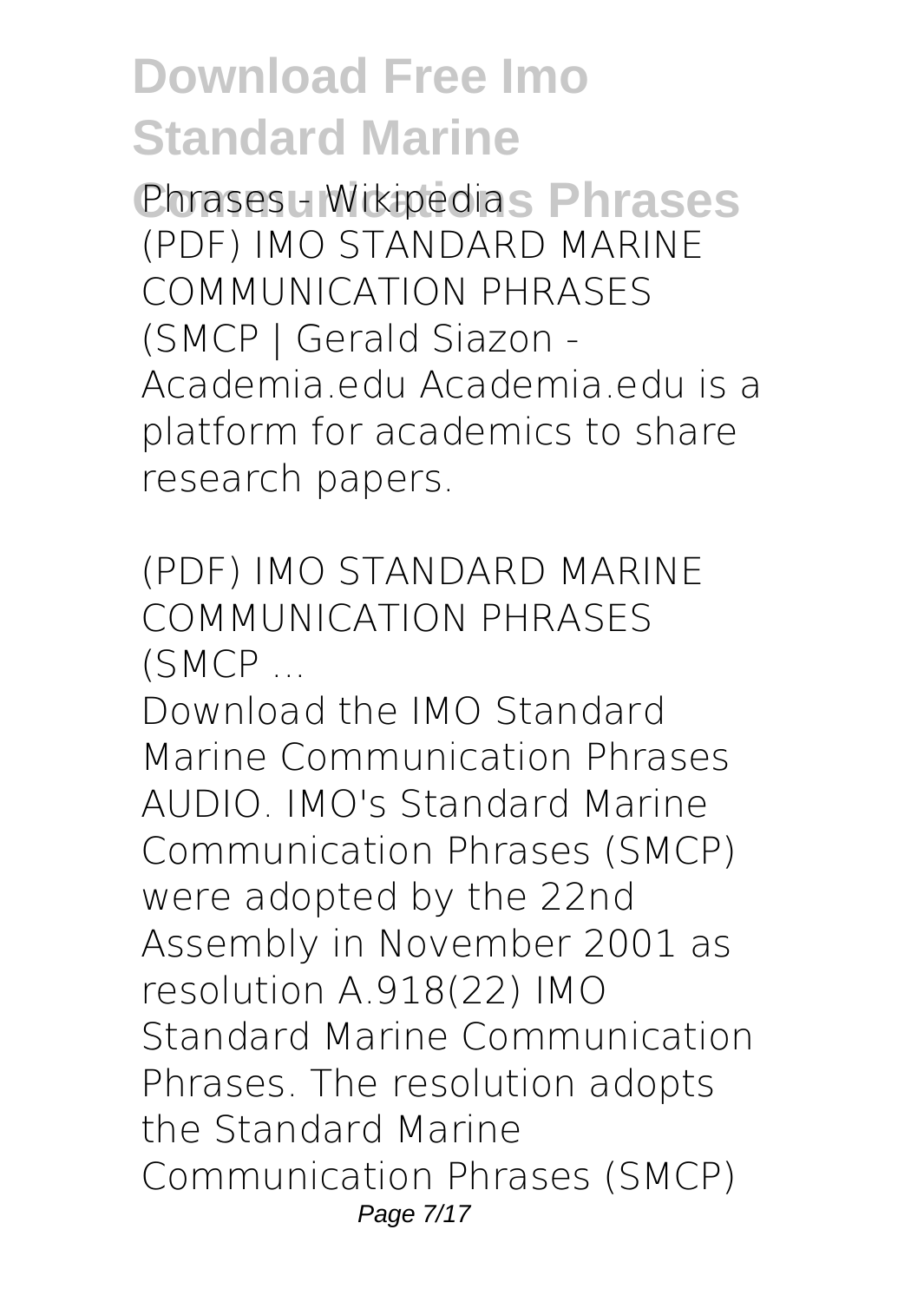**Commends a wide rases** circulation to all prospective users and all maritime education authorities. The IMO SMCP replace the Standard Marine Navigational Vocabulary (SMNV) adopted by IMO in 1977 ...

*Standard Marine Communication Phrases - imo smcp Audio* The Standard Marine Communication Phrases ( SMCP) is a set of key phrases in the English language (which is the internationally recognised language of the sea), supported by the international community for use at sea and developed by the International Maritime Organization (IMO). They aim to explain: 1) external communication phrases – ship to Page 8/17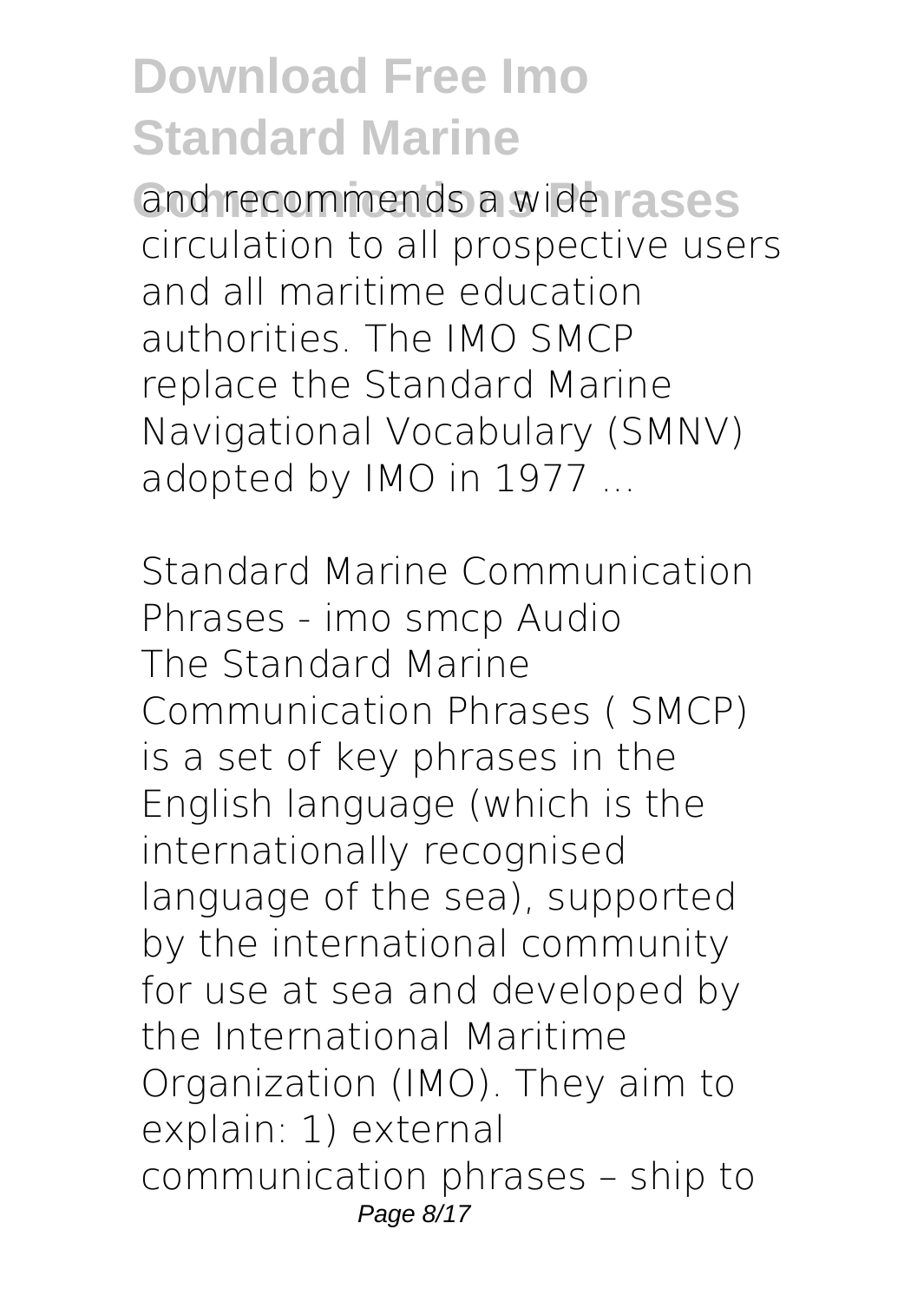**Chip & ship to shores Phrases** communication, 2) onboard communication phrases – communication within the ship.

*Standard Marine Communication Phrases - WikiMili, The Free ...* IMO Standard Marine Communications Phrases. MSC/Circ.794 10 June 1997. IMO STANDARD MARINE COMMUNICATION PHRASES (SMCPs) 1 The Maritime Safety Committee, at its sixty-eighth session (28 May to 6 June 1997), considered draft "Standard Marine Communication Phrases (SMCPs)" prepared by the Sub-Committee on Safety of Navigation and approved their dissemination by this circular. 2 The Committee invited Member Page  $9/17$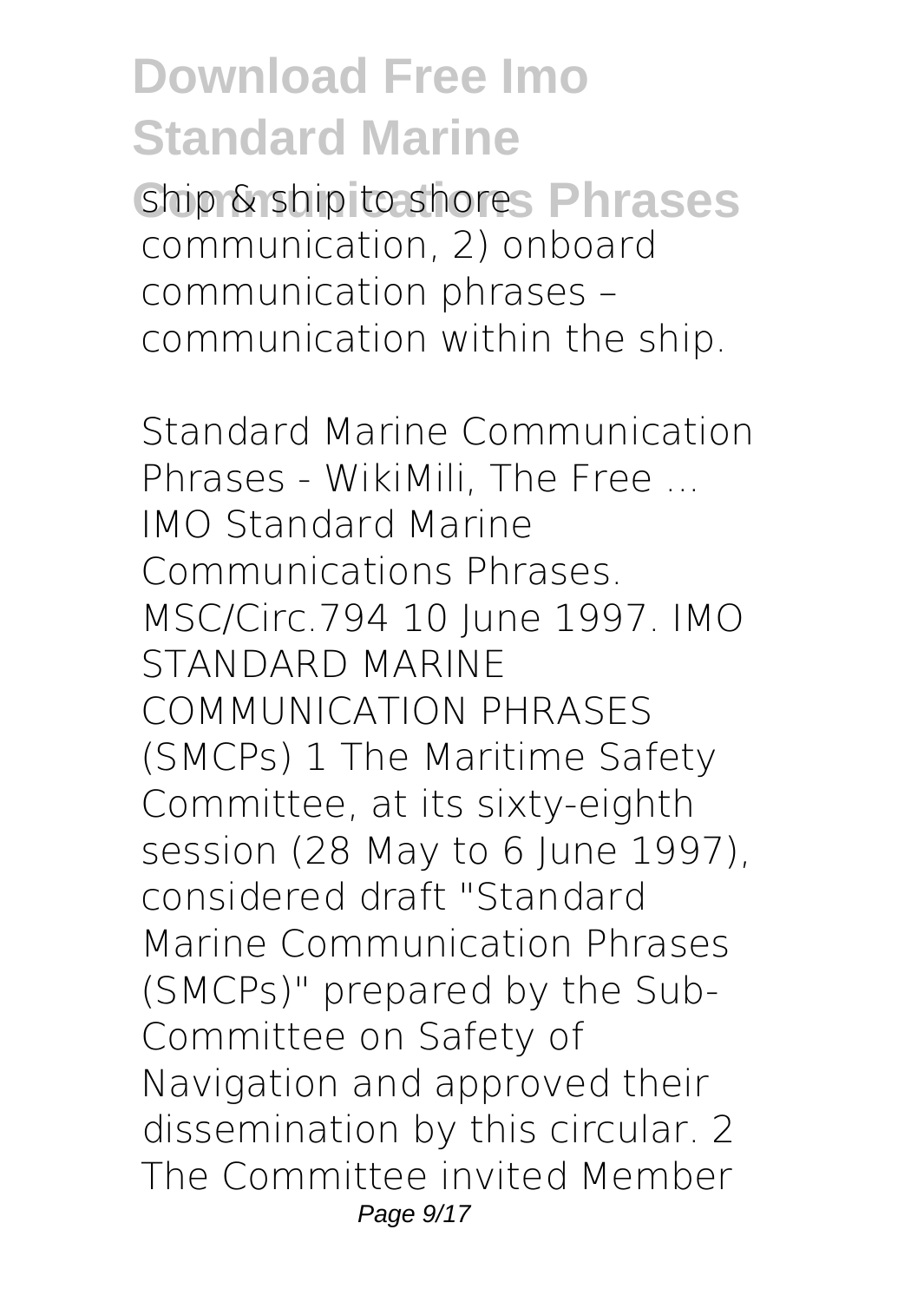Governments and internationals organizations concerned to conduct trials using theSMCPs ...

*IMO Standard Marine Communications Phrases* The adoption of the IMO Standard Marine Communication Phrases (SMCP)as IMO resolution A.918 (22) marked the end of a stage that started as far back as 1973, the year that IMCO - as it was then called - decided, through the Maritime Safety Committee at its 27 session, that the common language to be used in the maritime context should be English and that it was necessary to establish the level of knowledge of this language and the vocabulary required to be able to navigate safely. Page 10/17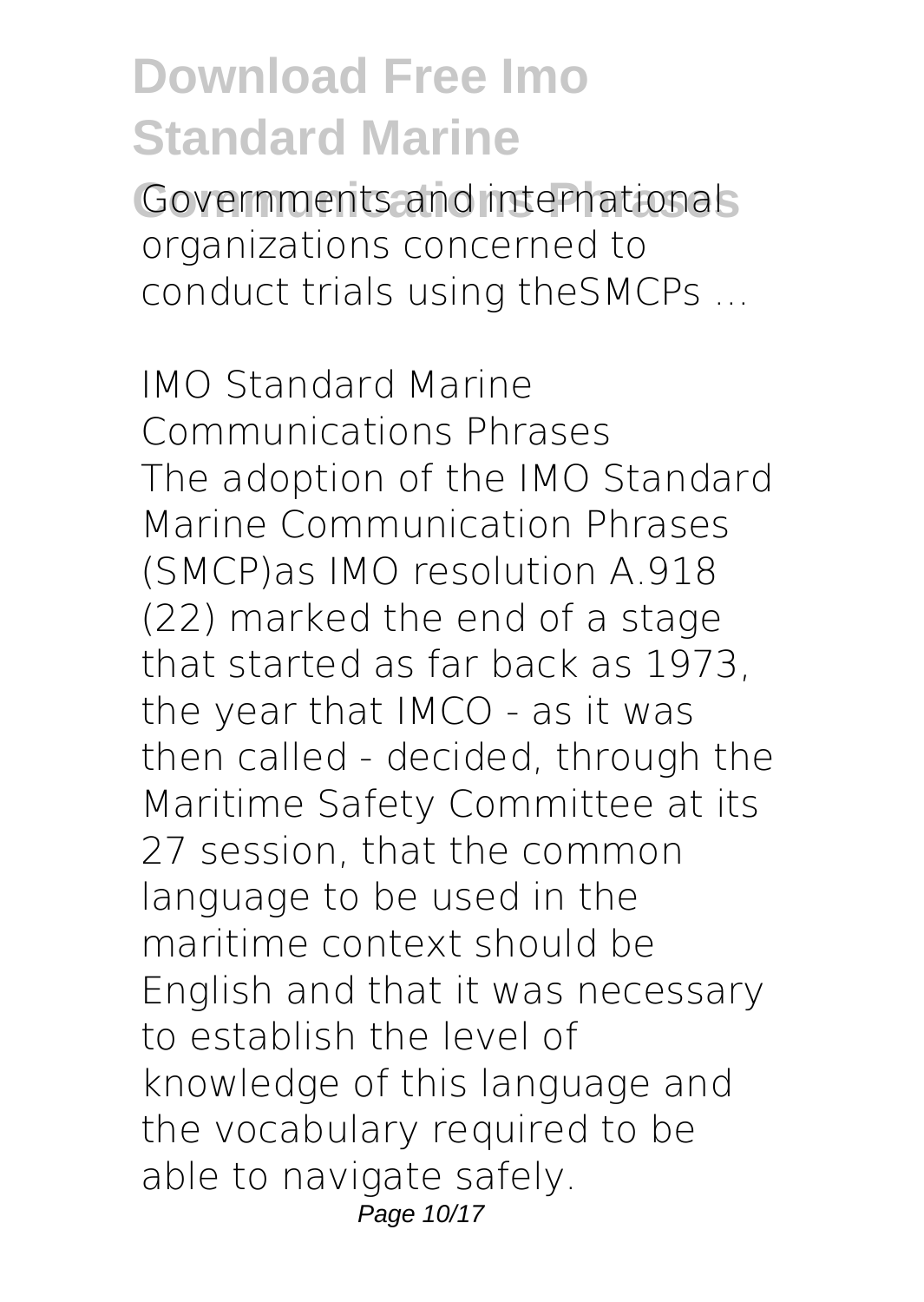**Download Free Imo Standard Marine Communications Phrases** *IMO Standard Marine Communication Phrases (S.M.C.P.)* SMCP examples are based on IMO's Standard Marine Communication Phrases adopted by the 22nd Assembly in November 2001 as resolution A.918(22) IMO Standard Marine Communication Phrases. The phrases given at this website may not be a complete and accurate version of the original material and the original material may have subsequently been amended ...

*SMCP examples* The Standard Marine Communication Phrases (SMCP) has been compiled: - to assist in Page 11/17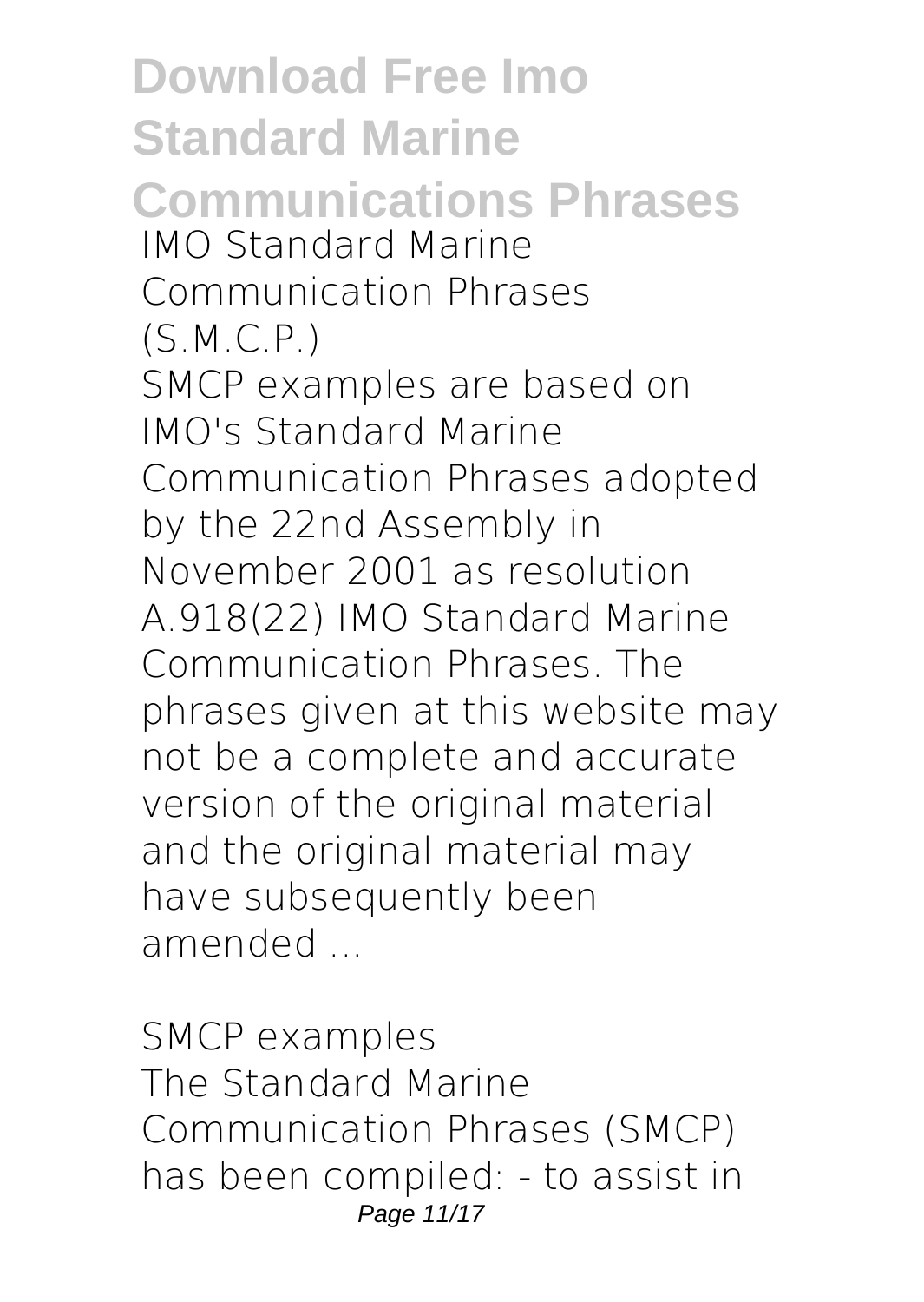the greater safety of navigations and of the conduct of the ship, to standardize the language used in communication for navigation at sea, in port-approaches, in waterways, harbours and on board vessels with multilingual crews, and - to assist maritime training institutions in meeting the objectives mentioned...

*IMO STANDARD MARINE COMMUNICATION PHRASES (SMCP) | pdf ...*

The IMO Standard Marine Communication Phrases - Getting Communication in Godd Trim August 2015 Project: The IMO-Standard Marine Communication Phrases and AIS Language requirements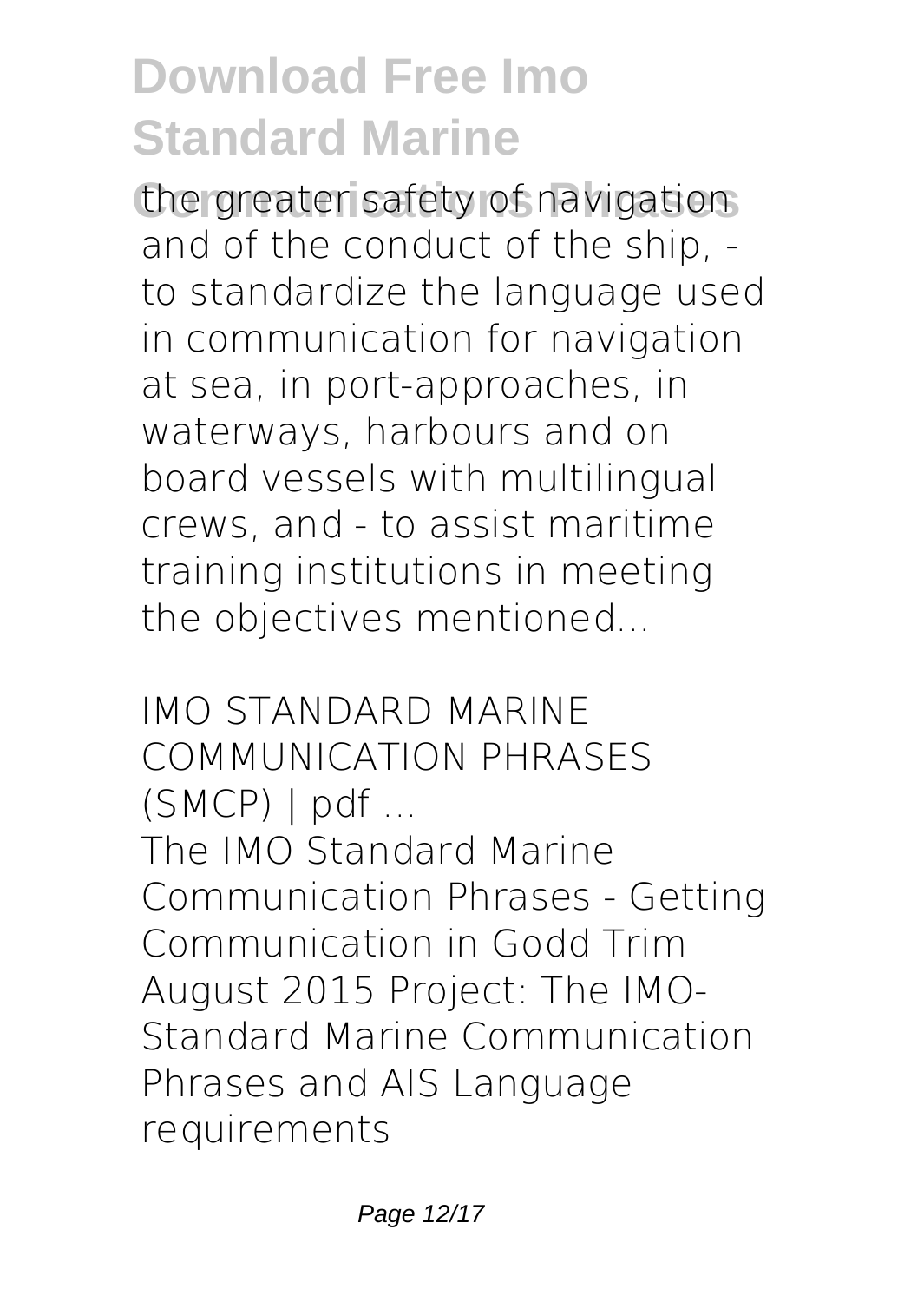**Communications Phrases** *(PDF) The IMO Standard Marine Communication Phrases ...*

Distress traffic -- Urgency traffic -- Safety communications -- Pilotage -- Specials -- Vessel traffic service (VTS) standard phrases -- IMO standard marine communication phrases : pt. B. On-board communication phrases. Operative ship handling. Handing over the watch -- Trim, list and stability -- Safety on board.

*IMO standard marine communication phrases (Book, 2002 ...*

IMO SMCP: IMO Standard Marine Communication Phrases (IA987E) £40.00 (Excludes any applicable taxes) Under STCW, the ability to use and understand the IMO SMCP is required for the Page 13/17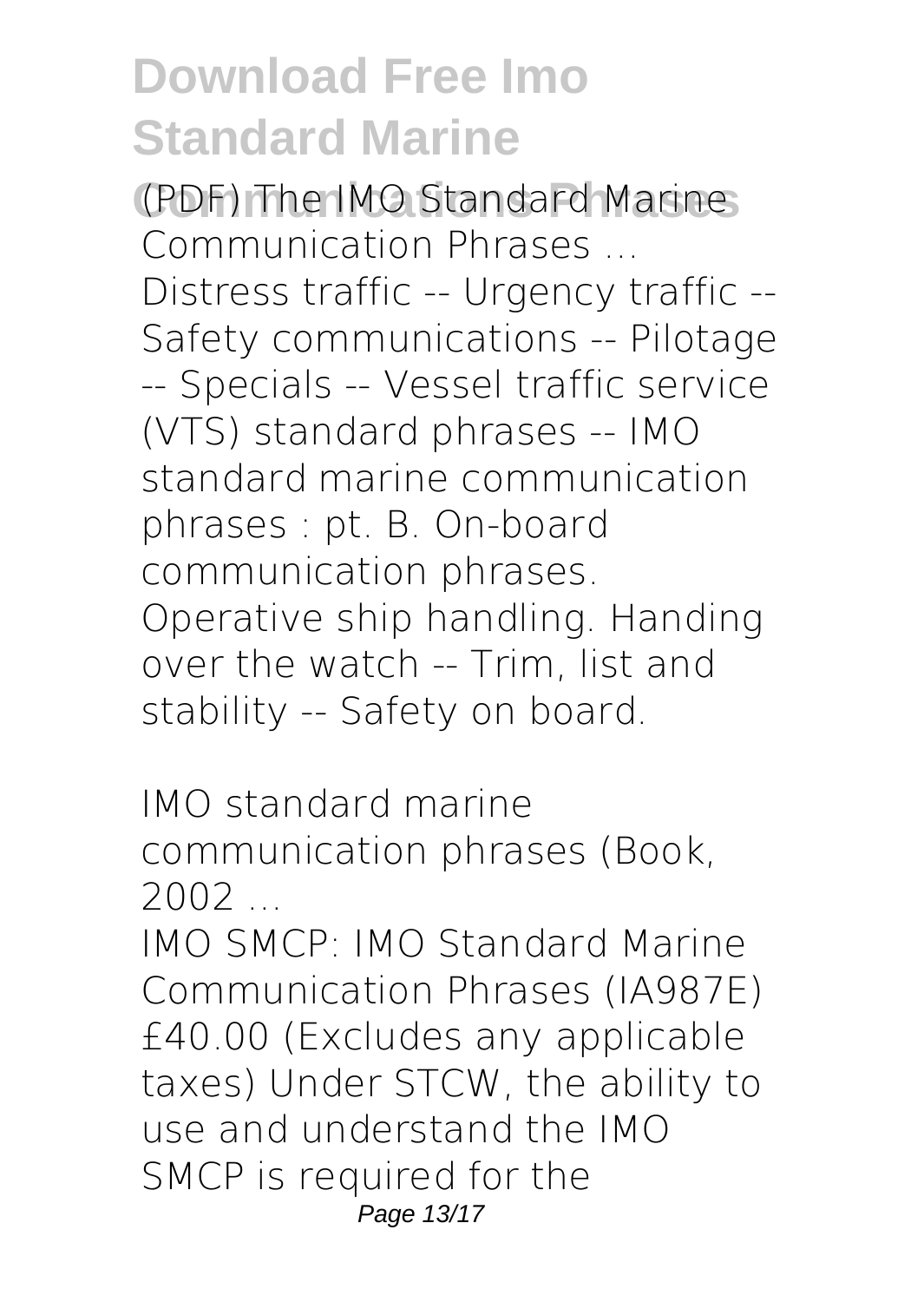**Certification of officers in charge** of a navigational watch on ships of 500 gross tonnage or more.

*IMO SMCP: IMO Standard Marine Communication Phrases (IA987E)* IMO Standard Marine Communication Phrases (IMO SMCP) 2005 Edition – code IMOIA987E As navigational and safety communications from ship to shore and vice versa, from ship to ship, and on board ship must be precise, simple and unambiguous so as to avoid confusion and error, there is a need to standardize the language used.

*IMO Standard Marine Communication Phrases (IMO SMCP) 2005 ...* Page 14/17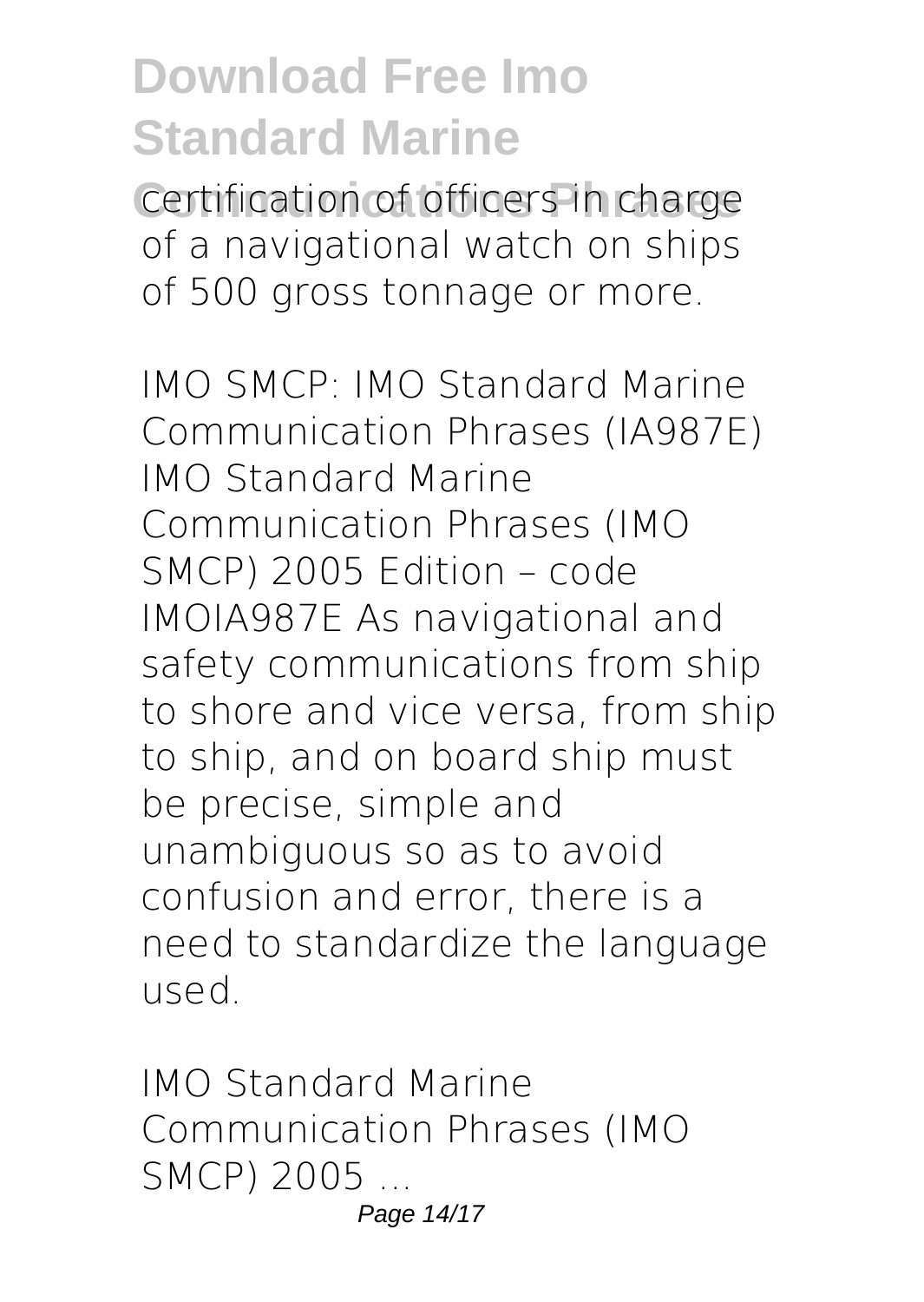**Communications Phrases** In November 2001 the draft of the IMO Standard Marine Communication Phrases (SMCP) that had been adopted by the Maritime Safety Committee in 1997 was amended, following international trials, and adopted by the Assembly as resolution A.918 (22). This resolution revokes A.380 (X), by which the Standard Marine Navigational Vocabulary was adopted in 1977.

*IMO Standard Maritime Communication Phrases (SMCP) on CD* IMO Standard Marine Communication Phrases. - 45 -.3. Ice - breaker assistance in closecoupled towing .1 .2 .3 .4 .5 .6 .7 .8 .9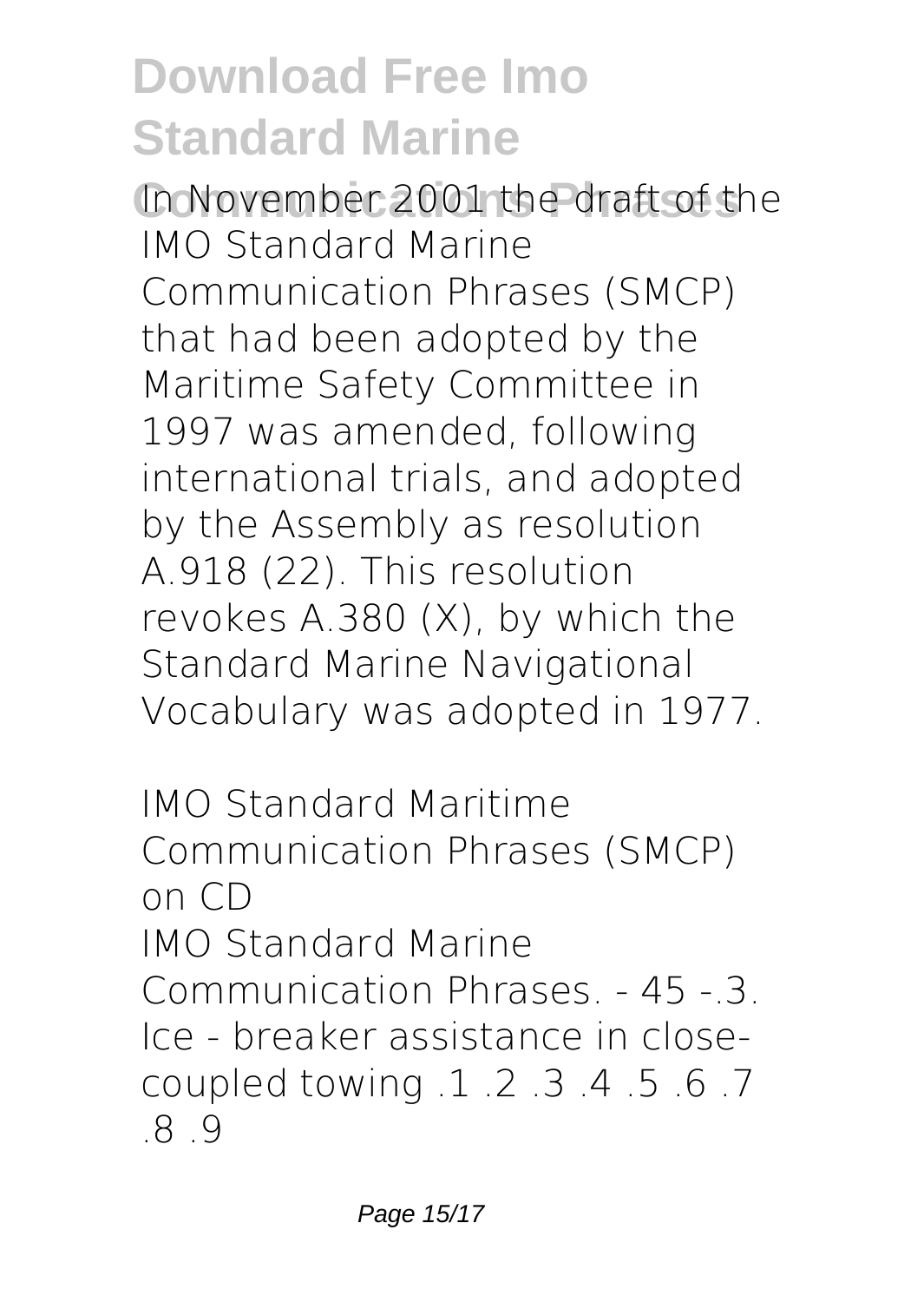**Communications Phrases** *IMO Standard Marine Communication Phrases by akto fylakas ...*

The IMO Standard Marine Communication Phrases (SMCP) has been compiled: - to assist in the greater safety of navigation and of the conduct of the ship, to standardize the language used in communication for navigation at sea, in port approaches, waterways and harbours, and on board vessels with multilingual crews, and - to assist maritime training institutions in meeting the objectives mentioned above.

*INTERNATIONAL MARITIME ORGANIZATION E* Volgens de bepalingen van het Internationale Verdrag aangaande de Normen voor Opleiding, Page 16/17